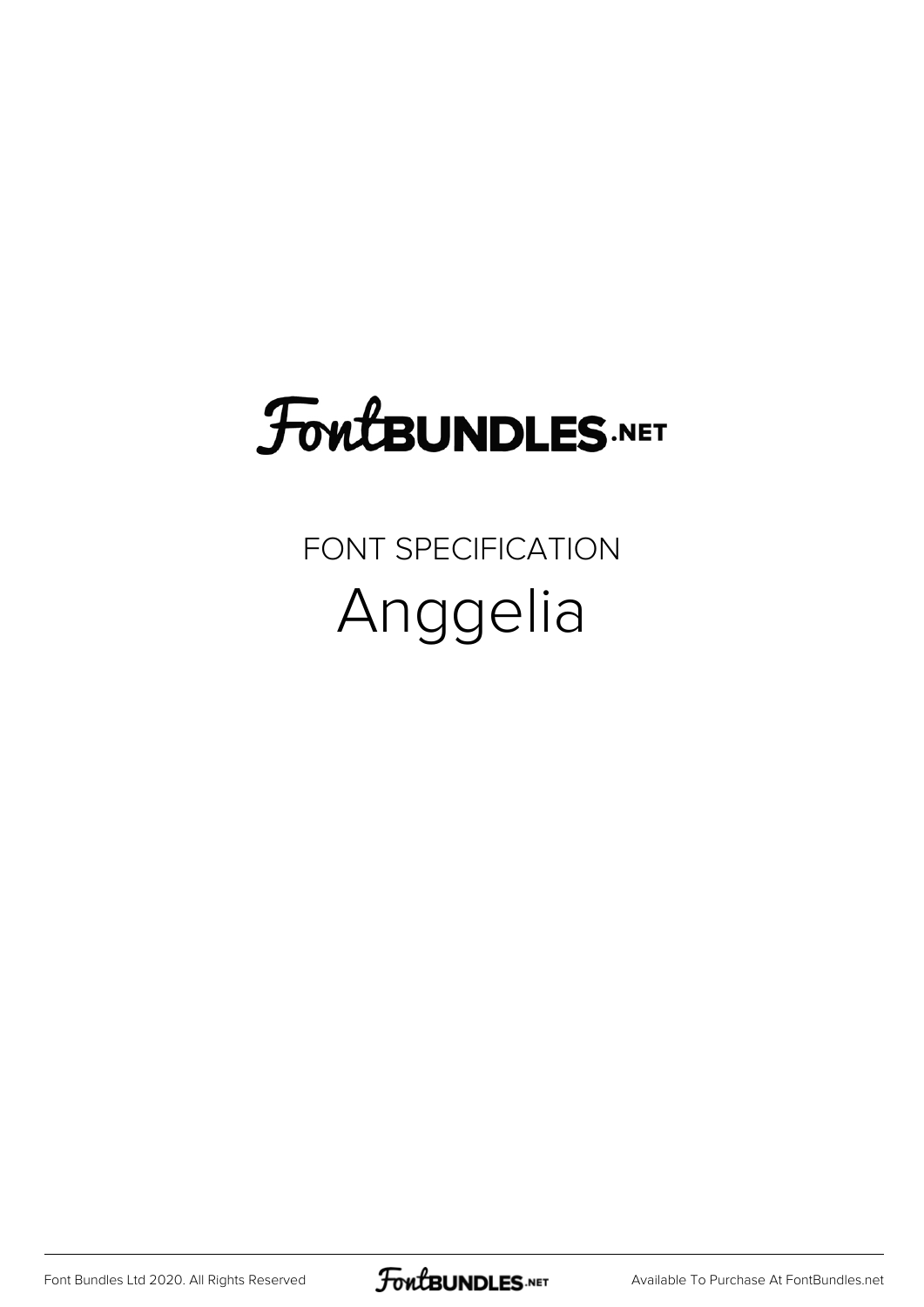## Anggelia - Regular

**Uppercase Characters** 

 $\bigcirc \mathcal{A} \oplus \mathcal{C} \oplus \mathcal{C} \oplus \mathcal{C} \oplus \mathcal{A} \oplus \mathcal{A} \oplus \mathcal{A} \oplus \mathcal{A} \oplus \mathcal{A} \oplus \mathcal{A} \oplus \mathcal{A} \oplus \mathcal{A} \oplus \mathcal{A} \oplus \mathcal{A} \oplus \mathcal{A} \oplus \mathcal{A} \oplus \mathcal{A} \oplus \mathcal{A} \oplus \mathcal{A} \oplus \mathcal{A} \oplus \mathcal{A} \oplus \mathcal{A} \oplus \mathcal{A} \oplus \mathcal{A} \oplus \$ CRSTUVOLOG

Lowercase Characters

a b c d e f g h i j h l m n o p q r s t u v w x y z

**Numbers** 

 $0123456789$ 

Punctuation and Symbols

 $\sqrt{2}$  $\sqrt[3]{x}$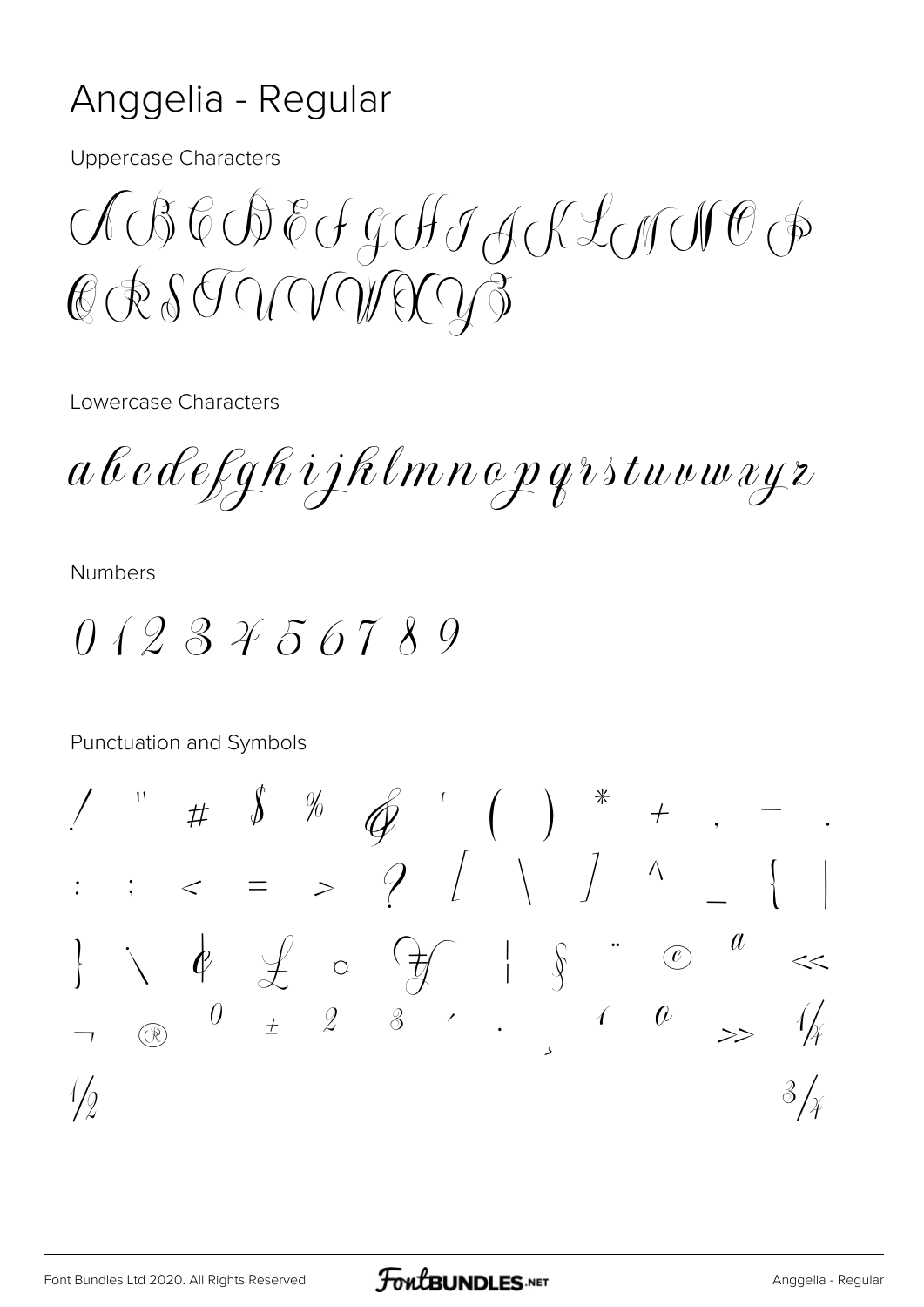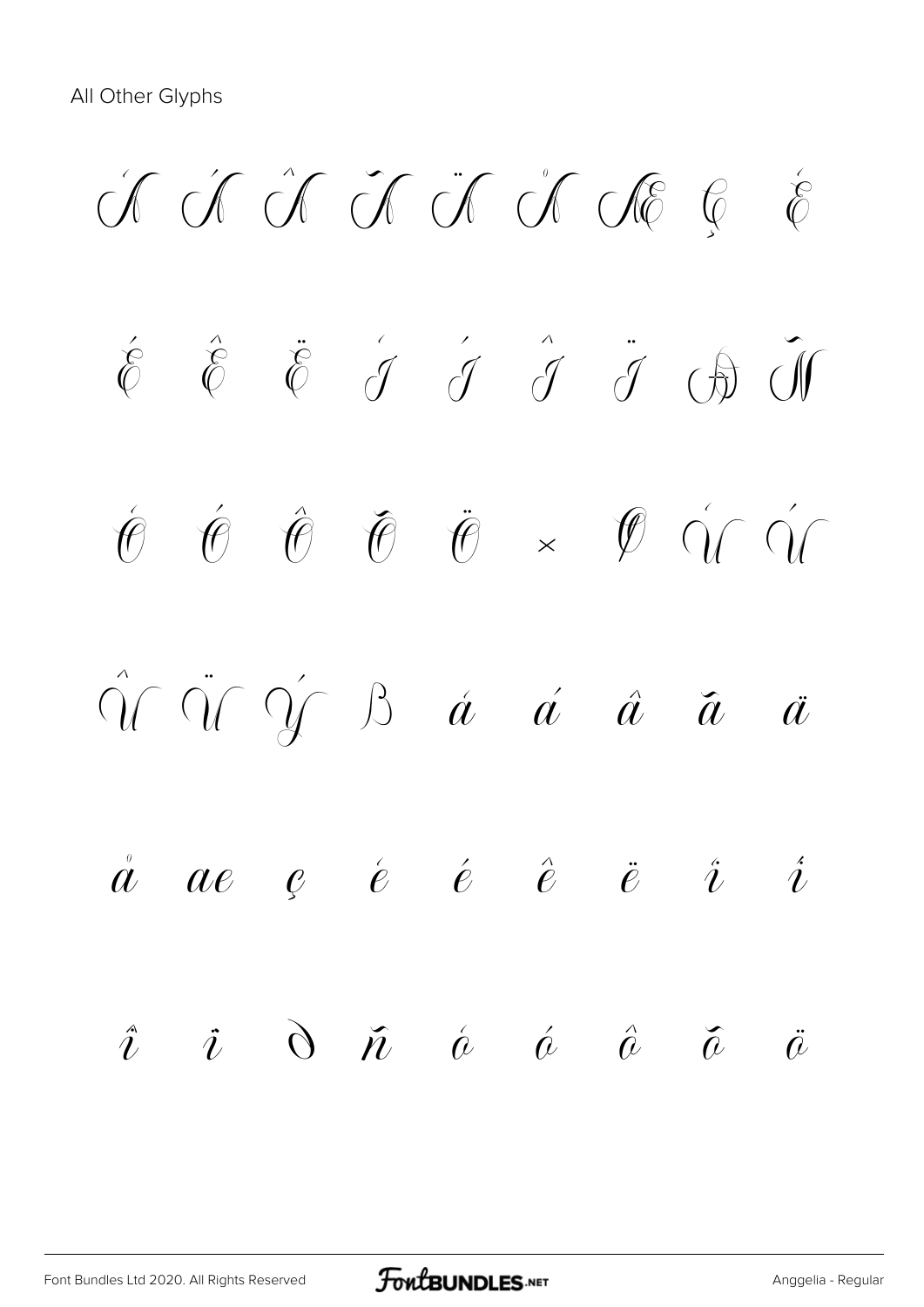$\dot{a}$   $\dot{a}$   $\dot{u}$   $\dot{u}$   $\ddot{u}$   $\dot{y}$   $\ddot{y}$   $\dot{v}$  $\begin{array}{ccccccccc}\mathcal{L} & \mathcal{t} & \mathcal{C}\mathcal{C} & \mathcal{C}\mathcal{C} & \mathcal{S} & \mathcal{S} & \mathcal{S} & \mathcal{S} & \mathcal{S} & \mathcal{S}\end{array}$  $\begin{array}{cccccccccccccc} \bigvee & & & \searrow & & & \bullet & & & \bullet & & & \circ \end{array}$  $\int$  $\land$  $\bar{\mathcal{U}}$  $\frac{1}{\sqrt{2}}$  $\begin{array}{cccccccccccccc} \n\frac{1}{T} & \bullet & \dots & < & > & / & \text{if} & \text{``} & \text{``} & \text{``} & \text{``} & \text{``} & \text{``} & \text{``} & \text{``} & \text{``} & \text{``} & \text{``} & \text{``} & \text{``} & \text{``} & \text{``} & \text{``} & \text{``} & \text{``} & \text{``} & \text{``} & \text{``} & \text{``} & \text{``} & \text{``} & \text{``} & \text{``} & \text{``} & \text{``} & \text{``} & \text{``} & \text$  $\mathscr{X}$  & &  $\mathscr{Y}$  m  $\mathscr{N}$  &  $\mathscr{Y}$  &  $\begin{array}{ccccc} \mathcal{C} & \mathcal{C} & \mathcal{C} & \mathcal{C} & \mathcal{C} & \mathcal{C} & \mathcal{C} & \mathcal{C} & \mathcal{C} & \mathcal{C} & \mathcal{C} & \mathcal{C} & \mathcal{C} & \mathcal{C} & \mathcal{C} & \mathcal{C} & \mathcal{C} & \mathcal{C} & \mathcal{C} & \mathcal{C} & \mathcal{C} & \mathcal{C} & \mathcal{C} & \mathcal{C} & \mathcal{C} & \mathcal{C} & \mathcal{C} & \mathcal{C} & \mathcal{C} & \mathcal{C} & \math$